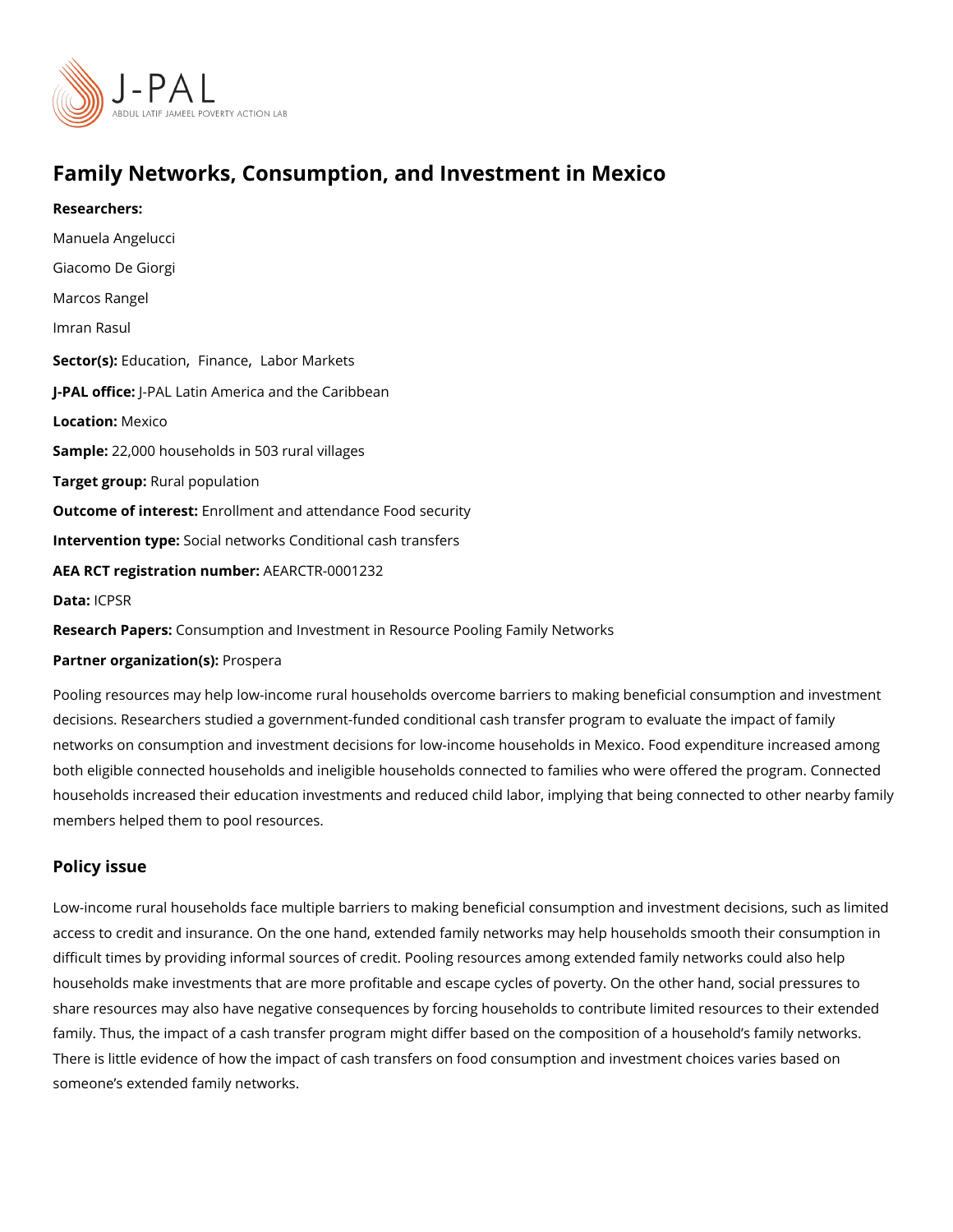### Context of the evaluation

Progresa (most recently called Prospera) was a publicly funded anti-poverty program in M low-income households conditional on their children s primary and secondary school atten health facilities. At the time of the study, secondary school enrollment rates among the s percent. In an effort to encourage families to continue investing in their child s educatior for students in higher school grades. The value of these larger cash transfers (up to MXN for ninth grade girls in 1999) corresponded to between one-half and two-thirds of the fulla  $2004 \text{ s}$ tudy.

Access to credit is limited in rural Mexico. In the area where this evaluation took place in households reported having access to formal credit.

Photo: ML Harris | Shutterstock.com

### Details of the intervention

Researchers utilized a randomized evaluation of the Progresa program to examine how ex in the same village shared resources. In 1998, the Mexican government randomly assigned while 183 villages served as a comparison group and did not receive the program until a l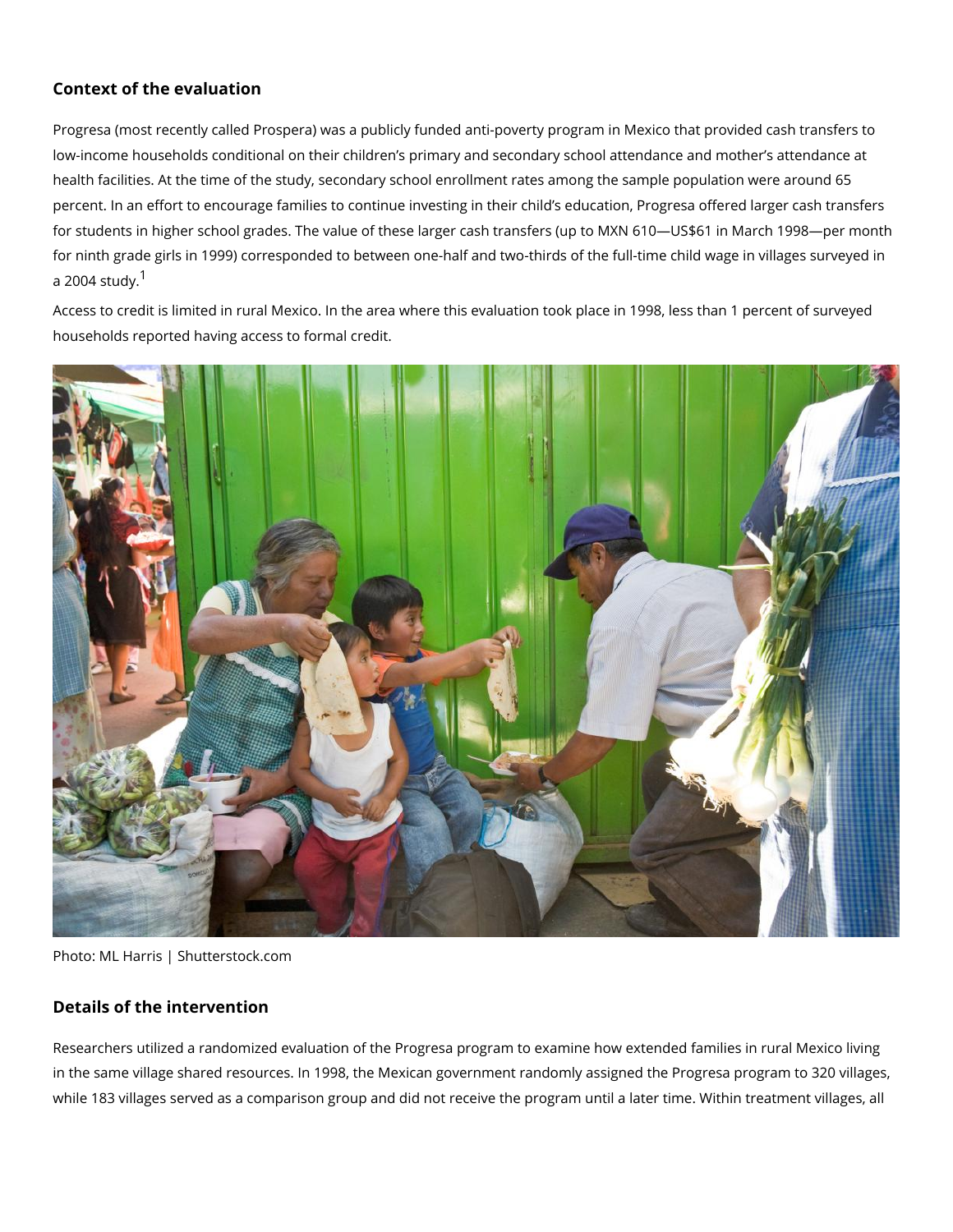eligible households who fell under a certain poverty index were offered the Progresa cash transfers.

To identify which households had family connections within their villages, researchers combined information on the paternal and maternal surnames of household heads and their spouses to construct a map of extended family networks in the study villages. This mapping demonstrated that 80 percent of households in the villages were "connected," meaning that the households had at least one other extended family member heading a different household within the same village. The remaining 20 percent of households were isolated, meaning they had no extended family in their village.

To understand how the size of an extended family affected the way households used the Progresa cash transfers on food consumption and investment choices, such as children's education and livestock, researchers conducted household surveys for over 20,000 households. They compared outcomes among households who were or were not connected to nearby family, who were or were not eligible for the program, and who were in comparison villages that did not receive the program. Surveys occurred every six months starting one year before the intervention and ending a year and a half after the intervention. Researchers measured these outcomes again five years after the program.

## **Results and policy lessons**

Results demonstrate that eligible connected households that could pool resources within their family networks made different consumption and investment decisions than isolated households. Compared to connected households in comparison villages, eligible connected household and ineligible households in their family networks spent more on food, and eligible connected households invested more in their children's education and experienced long-term improvements in household welfare.

*Food Consumption:* Connected households who were offered the program increased their food expenditures by MXN 32.7 (US\$3.27 in March 1998) relative to those in the comparison group, nearly a 23 percent increase. Among eligible households, the cash transfer increased food expenditures by a greater amount among connected households than isolated households, even though they received transfers of similar amounts. In addition, relative to comparable households in comparison villages, the transfers increased food expenditures among ineligible households connected to eligible households by MXN 22.6 (US\$2.26 in March 1998), a 16 percent increase. These increases were driven largely by changes among larger family networks, suggesting the important role that family networks play in resource distribution.

*Investments:* Eligible isolated households used a substantial portion of the cash transfer to purchase large livestock (cattle) in the short term, increasing the value of the cattle they owned by MXN 887 (US\$88.70 in March 1998) relative to comparable isolated households in comparison villages. These households may have chosen to use their transfers to purchase livestock rather than food, because it would be difficult to otherwise finance such large investments without access to credit, and livestock could generate an additional source of income. However, these changes in livestock ownership faded within five years of the end of the program, perhaps because households chose to sell the livestock when hard economic situations arose.

Eligible connected households showed no increase in livestock investments, and instead increased their children's enrollment in secondary education by 7.5 percentage points on average relative to comparable households in the comparison group, a 12 percent increase. These households also reduced their incidence of child labor by 3.6 percentage points relative to the comparison group. Eligible isolated households reported no differences in schooling investments or children working, and this gap in schooling investments between connected and isolated households increased over the five-year period.